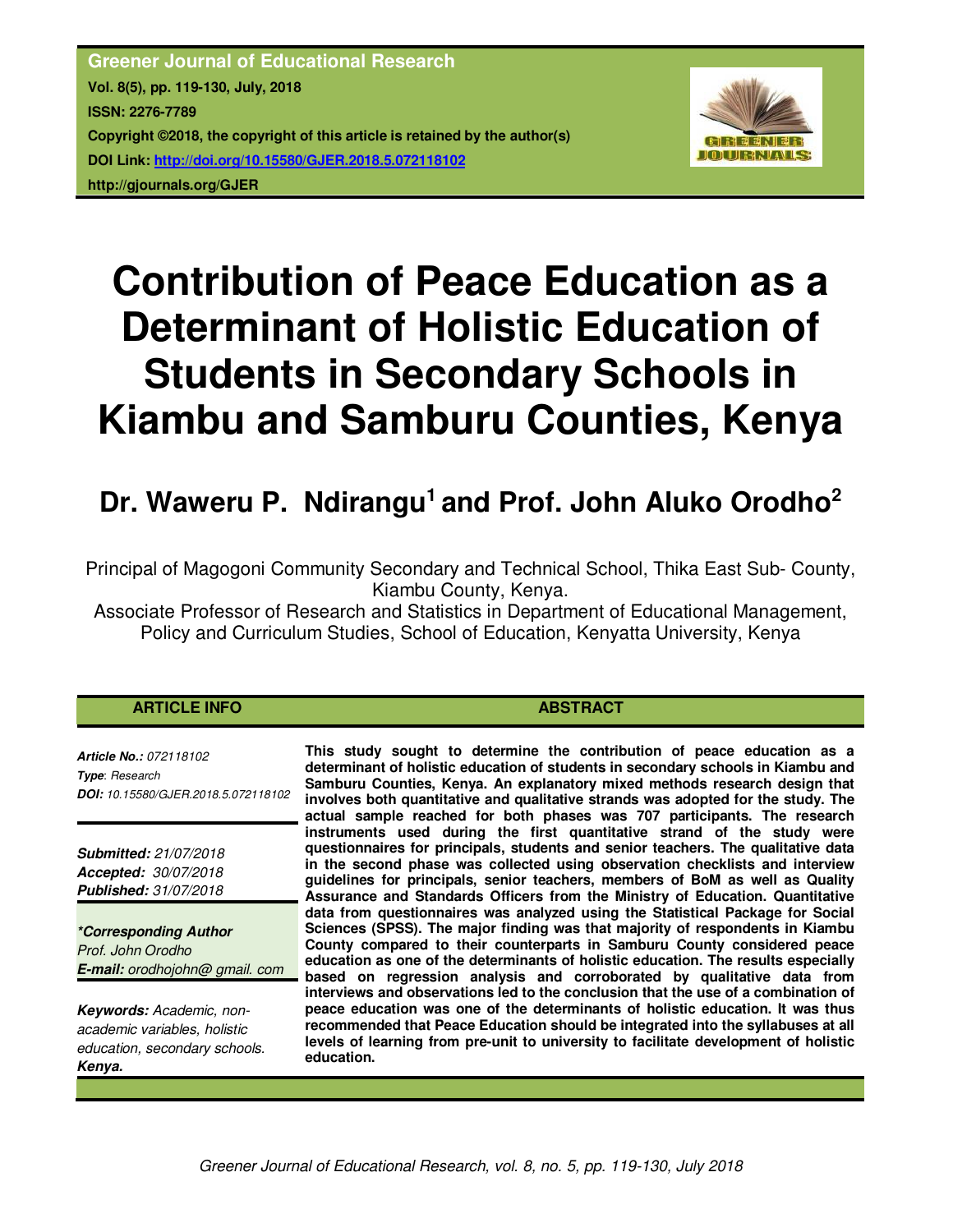# **1.0 INTRODUCTION**

#### **1.1. Background to the Study**

The twin concepts of peace and holistic education are some of the 21st Century challenges confronting most societies, especially the African countries, thereby calling for governments and stakeholders to enhance integrated investments in education, research and human capital development in order to prepare citizens to operate effectively in the globalized economy (Republic of Kenya/UNESC, 2012). In this regard, education being a form of investment is perceived to hold the key to the development of both individual and society (Orodho, 2017a). Thus, it is arguable that education systems all over the world have continued to be perceived as a dynamic process which produces human resources, instills values, and brings social cohesion based on academic excellence without investigating the contribution of other non-academic dynamics of education such as peace (Republic of Kenya, 2010a, 2010b; UNESCO,2012; United Nations, 2012). Nonetheless, holistic education, which goes beyond education based on academic achievement of the learners, is slowly gaining momentum and is becoming a familiar topic in most educational discourse.

With regards to peaceful co-existence of societies, UNICEF (2011a, 2011b) refers to holistic education as the process of promoting the knowledge, skills, attitudes and values needed to bring about behavior changes that will enable children, youth and adults to prevent conflict and violence, both overt and structural; to resolve conflict peacefully; and to create the conditions conducive to peace, whether at an intrapersonal, interpersonal, intergroup, national or international level. Kester (2008) had earlier contended that peace education includes the cultivation of peace-building skills (e.g. dialogue, mediation, artistic endeavors).Thus, peace education as a practice and philosophy refers to matching complementary elements between education and society, where the social purposes (i.e. why teach), content (i.e. what to teach), and pedagogy (i.e. how to teach) of the educative process are conducive to fostering peace (Johnson & Johnson, 2006; Kiggundu & Nyamai, 2009).

It is therefore, clear that peace educators should imbibe the need to teach the values of respect, understanding, and nonviolence, present skills for analyzing international conflict, educate for alternative security systems, and use a pedagogy that is democratic and participatory (Jafari, Nasrabadi, &Liaghtdar, 2012).

 It is the position of UNICEF (2011b) and Basl (2014) that peace education has a place in all societies – not only in countries undergoing armed conflict or emergencies. Because lasting behavior change in children and adults only occurs over time, effective peace education is necessarily a long-term process, not a short-term intervention. While often based in schools and other learning environments, peace education

should ideally involve the entire community. Questions about the dimensions of peace education, such as what is helping to create a culture of peace and what is hindering it, have become more and more important on national and international levels. It is against this background that this paper which sought to profile the contribution of peace education to holistic development of students that this study was premised.

#### **1.2. The State of the Art Review**

There is a plethora of literature at the international, continental, national and local contexts about the role and importance of peace education for peaceful coexistence amongst societies (UNESCO, 2011; UNICEF, 2011; Trifonas & Wright, 2013; Sarkar & Khan, 2010). Trifonas and Wright (2013) contend that our schools and nations intend to create democracy and community interdependence, yet to do so educators often use tactics of war-making (e.g. obedience-drilling, secrecy, and competitive games) that reflect more fully the very ideologies the school system intends to transcend. For example, many educators teach the benefits of capitalism through competitive games to illustrate individualism and hard work, yet to teach capitalism in this overly simplified manner exaggerates the negative characteristics of a capitalistic system (i.e. greed and exclusion).

According to UNICEF (2011) and UNESCO (2011b) the impact of conflict on the education sector is enormous. Conflict results in the destruction and closure of schools, disruption of learning, displacement of teachers, insufficient learning materials and contributes to increased drop-out rates, psychosocial trauma of and poor learning outcomes for children and youth. In addition to denying children their right to realize their full potential through education, conflict also denies children the benefits of improved livelihoods, health and protection that education affords (UNICEF, 2009). As of 2011, there were 67 million children out of school and 28 million or 42% of these children live in countries affected by conflict. An additional 74 million adolescents are also out-of-school.21 Schools themselves are increasingly targets of attack, placing additional demands on the education system. Internally displaced populations and refugees create pressures on host community education systems that impact the quality of education (UNICEF, 2011).

UNICEF (2011), writing on peace building and education lament that insecurity is a primary development challenge of our time and a significant barrier to the achievement of the Millennium Development Goals (MDGs), including the right to universal primary education. These challenges are further complicated by the changing nature of conflict that involves multi-level, intra-state conflicts of extended duration and marked by recurring cycles of violent conflict. Current institutional approaches and arrangements have been inadequate to address these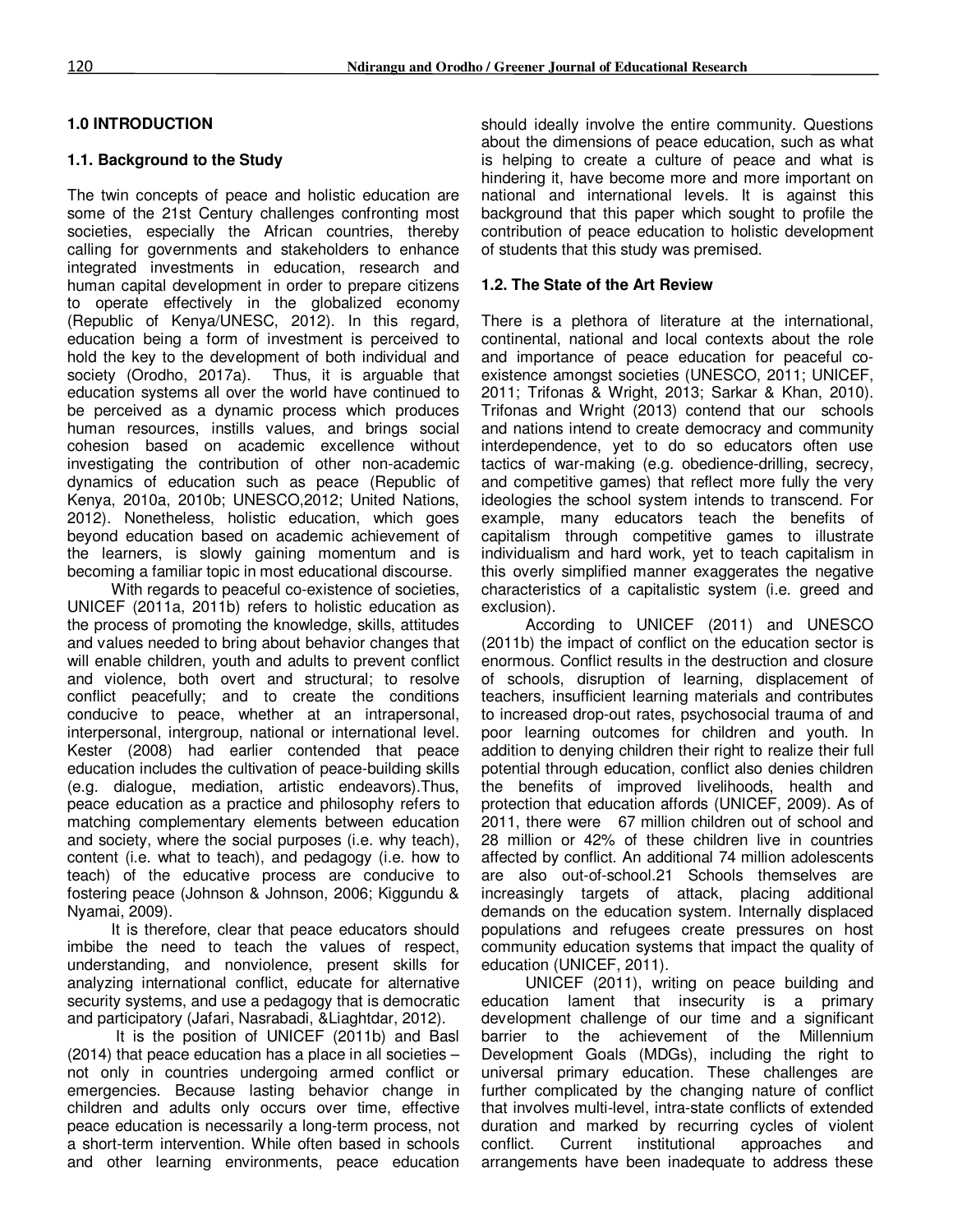changing patterns. Peace building has emerged as a central strategy to address conflict and accelerate progress towards achieving the MDGs. Education has an important role to play in building peace, but it can also be a potential driver of conflict.

UNICEF (2011) notes that on the positive side, education in post-conflict recovery can provide an early 'peace dividend' through the reconstruction and return to normal functioning of the education system. It can also serve as an important preventative strategy before, during and after conflict by addressing inequalities that may exacerbate grievances between groups within society. Similarly, transformative education can also act as a force to challenge gender and other inequalities in the larger society and contribute towards transformation of accepted norms around violence, gender, and power (Trifonas& Wright, 2013).

 Peace building deals with complex challenges facing countries emerging from conflict and requires a holistic understanding of needs for security, justice, political stability, and socio-economic recovery. While the relationship between education and conflict is recognized, education's role in peace building is not fully realized. Education as a peace dividend is accepted. However, education can contribute to other dimensions of peace building, such as conflict prevention, social transformation, civic engagement and economic progress ( Dube & Orodho, 2016). For example, education can contribute to improved governance by addressing underlying inequities that fuel conflict, providing education and employment opportunities to disenfranchised youth, empowering adolescent girls and women as actors in the peace-building process, imparting civic and political education and modelling democratic participation and decision-making ( Adan & Orodho,2016; Mayor,2005). Despite its power as an instrument of social change, education has suffered from relative neglect in peace building frameworks and plans.

Writing on possible contradictory approaches to peace education, some researchers contend that peace education is fragmenting and divisive—it focuses on patriotism, militarism, and materialism—rather than holistic and interdependent (Malik, Sarkar& Khan, 2010). Such a lesson seems to value materialism above character, a situation that presents policy makers with the ideological and existential contradiction that our means do not meet our intended ends, our content and pedagogy are in conflict, and democracy is compromised. Education must consider this contradiction. In contrast, to teach cooperation, respect, the value of diversity, creativity and empathy, educators could use cooperative games, participatory pedagogy, and creative problem-solving activities that emphasize it.

Daresh (2006) writing on integrative theory of peace education observes that peace education is an elusive concept. Although peace always has been and continues to be the object of an unceasing quest in almost all communities and groups, the training of each new generation centers on divisive issues of ingroup/out-group differentiations, intergroup conflict and

ongoing preparation for defense and war against real and perceived enemies. The universal presence of conflict and war in human history has always necessitated that priority be given to education for conflict management and war preparation, and for the preservation of the larger community, every new generation has been prepared to be sacrificed at the altar of war earning to work and live together (Orodho,2017a).

It has also been argued that thereis absence of peace in a classroom in learning institutions as characterized by some forms of oppression in the school generally and classroom in particular. To this end,Kester (2008) has documented that the oppressive classrooms, including: i) teachers lecturing for the entire period without responses from learners, or without giving learners the opportunity to question the agenda, ii) teachers allowing one or a few students to dominate class time, which silences the majority, iii) students being encouraged to memorize 'facts' rather than engage in critical thinking and inquiry, , and iv) studentbullying being allowed to flourish as 'boys just being boys' as being the most conspicuous areas of concern.

Bajaj (2015) notes that peace building has emerged as a central strategy to address conflict and accelerate progress towards achieving the MDGs. The 2009 UN Secretary General's Report on Peace building set out five priority areas for interventions in post-conflict contexts. These include 'establishing security, building confidence in a political process, delivering initial peace dividends and expanding core national capacity (Bajaj & Hantzopourous, 2016). Similarly, Bajaj and Hantzopourous (2016) opine that it is extremely important to ensure that schools are inclusive, protective and participatory environments, which are accessible to all children affected by conflict. Measures such as promoting the re-integration of children formerly recruited or used by armed forces or armed groups and other children affected by the conflict, into formal / nonformal, primary and secondary education are extremely important. Increased security and protection of schools, including personnel and students, can also be enhanced by the effective monitoring, reporting and responding to attacks on schools.

Tchombe (2011) similarly avers that peace education is a dialogical experience conducted through participatory learning, where learners communally and cooperatively grapple with contemporary issues (i.e. talking points) related to local and global contexts. Peace education has gained attention all around the world as educators often find that the educational methods (e.g. lecturing and test-taking) do not match the intended social outcome, whether it relates to government, business, education, or technology, and that is largely what peace education concerns.

In the Kenyan context, Dube and Orodho (2016) in their study on level of disaster preparedness and policy implications in public secondary schools in Rhamu Town, Mandera County, noted generally, education in Kenya has not adequately addressed issues to do with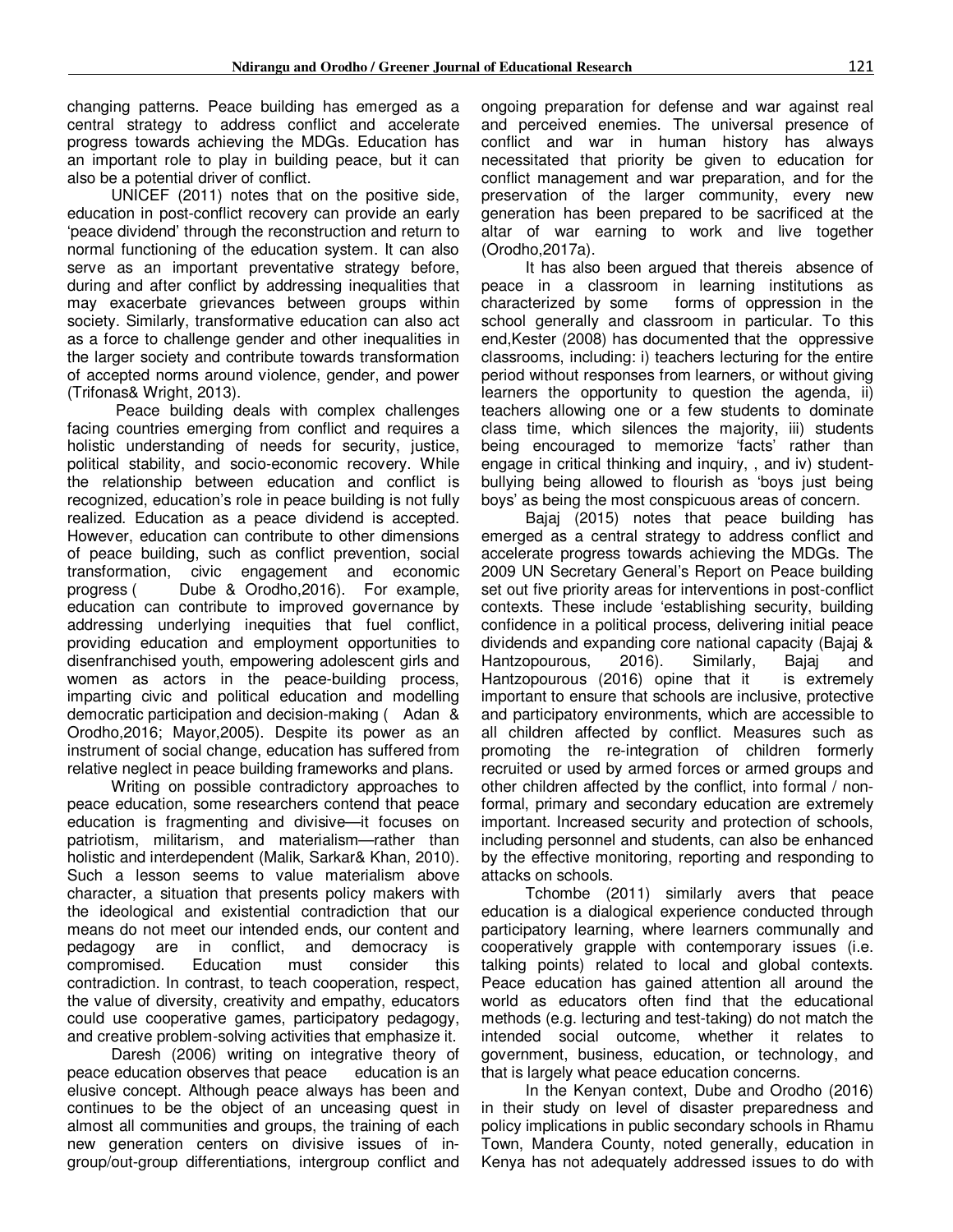peace building strategies and disaster preparedness in schools in the country. Yet, education process has been hampered in many ways as a result of frequent disaster occurrences, with human loss and injury, social upheaval, school property damage and closure, and often leading children to leave school for long periods in the recovery period (Dube & Orodho,2016).

Drawing from the experiences from international and local contexts, it can be inferred that peace education should be regarded as an opportunity to improve the social well-being and responsibilities of both teachers and students. It starts with an honest willingness to engage teachers and educators in the learning process, which is an essential and powerful way to transform themselves individually and collectively. It fosters real self-learning and breaks up cultural generalizations (stereotypes) that fossilize our own perspectives, beliefs, and assumptions (Mayor, 2005). The initiation of planned and organized peace education at the school level involves a range of preparations such as setting up objectives, developing a contextual peace educational content package, training teachers and providing awareness to the parent community.

#### **1.3 The Statement of the Problem**

The foregoing literature reviewed suggests that a general or integrated theory of peace is needed: one that can holistically account for the intrapersonal, interpersonal, inter-group and international dynamics of peace, as well as its main principles and pre-requisites. An essential component of this integrated theory must also be the recognition that a culture of peace can only result from an authentic process of transformation, both individual and collective. The critical importance of having peaceful coexistence in schools prompted the choice of this topic. The topic was also chosen because not much is written in the case of Kenya to prepare the youth with the kind of peace education that should lead to learning n diversity of students form various socioeconomic and geographical variations.

## **2. RESEARCH DESIGN AND METHODOLOGY**

## **2.1. The Design**

The study adopted the mixed methods research and specifically used the explanatory sequential mixed methods research design (Creswell, 2012). A mixed methods research designis a procedure for collecting, analyzing, and "mixing "both quantitative and qualitative methods in a single study or a series of studies to understand a research problem (Boone & Boone, 2012; Creswell & Plano Clark, 2011; Dross, 2011). The basic assumption is that the uses of both quantitative and qualitative methods, in combination, provide a better understanding of the research problem and question than either method by itself (Creswell, 2003). The justification for the choice of this design was hinged on the fact that the design would enable the researcher to use a qualitative strand to explain initial quantitative results (Creswell, Plano, Clark, et.al. 2003; Creswell, 2012).

#### **2.2. Population and Sample selection**

Combinations of stratified random sampling and purposive sampling procedures were used to select the required samples from the target population. The combinations of sampling methods were justified due to the ability to provide an opportunity for random selection of subjects and ability to strategically chose subjects for the study who had the required knowledge and experience on issues being investigated (Cohen &Manion, 2011; Cresswell,2012; Field,2009; Orodho, Nzabalirwa, Odundo, Waweru & Ndayambaje,2016 ). Combinations of random and purposive sampling techniques yielded a sample size of 390 for Kiambu and 317 for Samburu Counties, making a combined sample size of 707.

#### **2.3. Research Instruments and Data Collection**

The questionnaire for School Principals and teachers contained both structured and unstructured questions. The content of the interview protocol was grounded in the quantitative results from the first phase of the study (Bamberger, 2012; Orodho, 2017b). The interview Guide for the members of the Board of Management contained focused questions regarding their rating of academic and non-academics as determinants of holistic education of students. An observation checklist was designed to contain most of the indicators of academic and non-academic dynamics that enhance students' holistic education.

The investigators appropriately checked the extent to which rating of level of management of academic and non-academic variables by school principals. During the observation, an attempt was made to ascertain the extent to which what was reported in the first phase of the study was consistent with what was observed on the ground in the selected schools visited during the study. As counseled by Creswell et.al (2011), explanatory designs should have a qualitative strand that complement and corroborate results obtained from the quantitative strand of the design structure.

Piloting was done in one school in Kiambu County and one in Samburu County. These two schools were excluded from participating in the main study. The purpose of the pre-test was to determine the validity and reliability of the research instruments, especially the questionnaires, to be used for data collection (Orodho, 2017b). The content validity of the instruments was assessed by a panel of experts comprising of lecturers at Mount Kenya University who were well versed in research methods at postgraduate level of scholarship.This study employed the split half method which does not require the researcher to get back to the respondents (Orodho,2012; Orodho, Khatete &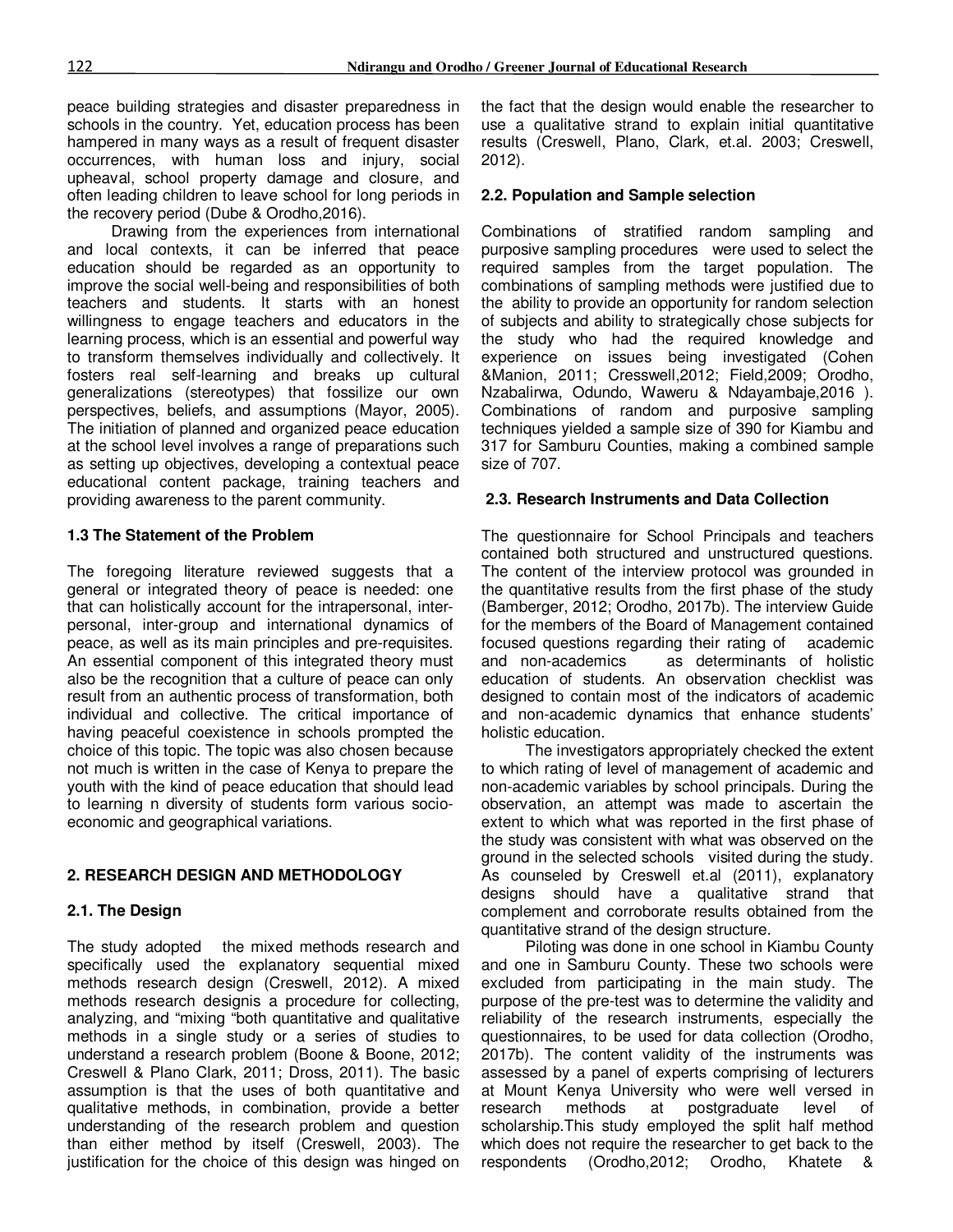Mugizaneza,2016). This method, which involves splitting the questionnaire components and analyzing their reliability by comparing the totals of the two dichotomies and conducting a Pearson's Product Moment correlation followed by a modified Brown Prophesy estimate . A value greater than .75 for the correlation coefficient of each of the questionnaires designed for School Principals, and senior teachers was separately deemed adequate to declare the questionnaires as reliable (Boone& Boone,2012; Brook,2013; Orodho, 2009; 2017a).

The data were collected from multiple sources to provide the richness and the depth of data in line with the explanatory design procedure which is a variant of mixed methods research was carried out in two phases (Creswell, et.al, 2011). The data collection strategies were implemented in two phases, starting with the implementation of the quantitative strand. During the first phase, the researcher visited the field for the first time to create rapport with the respondents and provide information about the study. This strategy helped to pave way for distribution of the questionnaires which would be done during the second visit. Phase one therefore involved the implementation of the quantitative strand and through administration of questionnaires to school Managers and teachers. The questionnaires were hand delivered to the respondents, with a copy of the research permit from the National Commission for Science, Technology and Innovation (NACOSTI).

The second phase of the study was implemented on completion of analyzing the results from the first quantitative phase of the study. Using the quantitative results, the researcher identified the senior teachers and members of the Board of Management (BOM) who had displayed sound knowledge of non-academic dynamics as determinants of holistic education of learners for further scrutiny(Orodho, Khatete & Mugiraneza,2016). A qualitative evaluation research was undertaken to investigate the extent to which some of the nonacademic indicators were being implemented in schools.

#### **2.4. Data Analysis Techniques and Procedures**

The quantitative data from questionnaires were coded, entered and analyzed using the Statistical Package for Social Sciences (SPSS) Computer programme version 20. Descriptive statistics (frequencies, means, standard deviations and percentages) were computed by the<br>SPSS Computer programme to determine the Computer programme to determine the respondents' perceptions and rankings of the role of academic and non-academic dynamics on holistic education in the study locales. Descriptive statistics were generated from analyzing Likert scale items which were created by calculating a composite score (sum or

mean) from five Likert type items (Orodho, Ampofo, Bizimana & Ndayambaje, 2015). For this reason, the composite score for Likert scales used in this study were analyzed at interval measurement scale (Orodho, Nzabalirwa, Odundo, Waweru, & Ndayambaje, 2016). The study then used the recommended descriptive statistics for interval scale items which included the mean for central tendency and standard deviation for variability (Asamoah, 2014; Ary, Jacobs & Steven, 2010; Orodho, Khatete & Mugiraneza, 2016).

The following null hypothesis was tested at a significance level of .05.

HO: There is no significant relationship between school leadership and holistic education of students in public secondary schools in Kiambu and Samburu Counties.

#### **3.0 FINDINGS AND DISCUSION**

#### **3.1. Findings of the Study**

#### **3.1.1. An Overview**

The main objective was to assess the influence of peace education on provision of holistic education of students in public secondary schools in Kiambu and Samburu Counties. A related null hypothesis was that there was no significant influence of peace education on holistic education of students in public secondary schools in Kiambu and Samburu Counties. To achieve this objective, a questionnaire with items based on status of peace advocacy commonly used and respondents' perceptions regarding their level of contribution to holistic education were employed. The items in the questionnaires for principals, teachers and students were structured using a five-point Likert scale ranging from  $1=$  Never,  $2=$  Rarely  $3=$  Occasionally  $4=$  frequently and 5= Very frequently were used. For data analysis, means and standard deviations were used to summarize the respondents' level of rating regarding the influence of peace on holistic education. The greater the mean score, the closer the dynamic becomes a significant influence of holistic education.

#### **3.1.2. Peace advocacy and Holistic Education**

The respondents were requested to indicate the level of influence of peace education to holistic education. The results are presented in Table 1. Table 1 shows that the mean for the seven items constituting peace advocacy ranged from (M=2.52, SD=1.09) to (M=3.84, SD=1.02). The most frequently mentioned aspect of peace advocacy was that peace contributed to holistic education  $(M=3.84, SD=1.03)$ .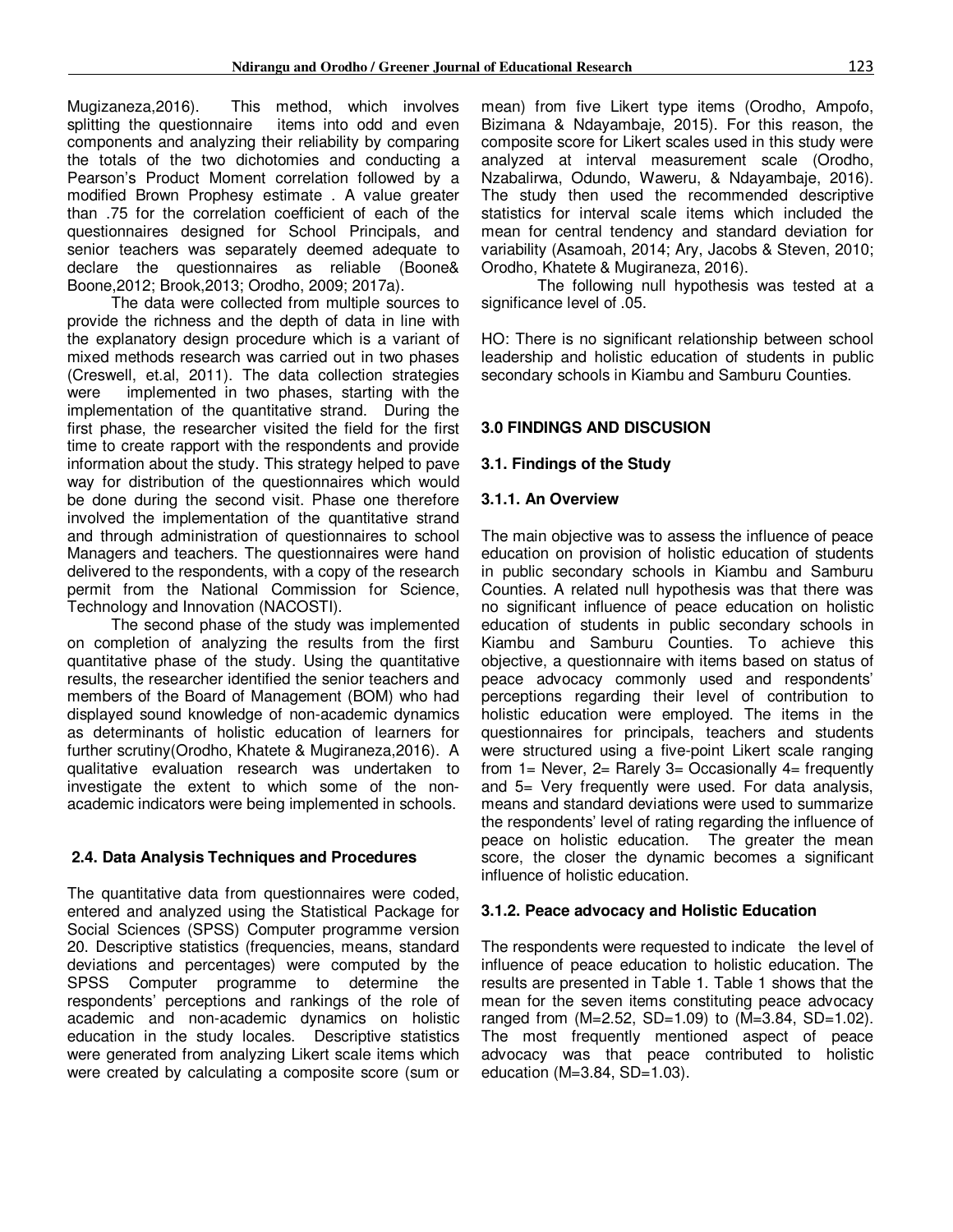| Mean | <b>SD</b> |
|------|-----------|
|      |           |
| 2.52 | 1.09      |
|      |           |
| 3.64 | .91       |
|      |           |
| 2.52 | 1.01      |
|      |           |
| 3.59 | .97       |
| 3.71 | .87       |
| 3.80 | 1.03      |
|      |           |
| 3.84 | .99       |
|      |           |

#### **Table 1: Peace and Holistic Education**

The second highly mentioned aspect was that peace education fosters harmonious co-existence (M= 3.80, SD=1.02). The attributes that peace education develops global connectivity and peace education fosters life-skills were ranked third and fourth respectively. Peace education prepares learners for responsible co-existence and peace education inculcates global connectivity with other humanity took fifth and sixth positions, respectively. Current teaching of peace education advocates for peace was ranked seventh as a strategy to achieve holistic education (M=2.52, SD=1.09).

#### **3.1.3. Peace advocacy and Holistic Education by respondent and study Locale**

A follow up of the findings was made in an attempt to find out the extent to which the views of the respondents regarding physical facilities to holistic education differed across the study locales of Kiambu and Samburu counties. Cross-tabulations of type of respondents by locale yielded results presented in Table 2.

| Response          | Kiambu County |       | Samburu County |       | Total                 |       |
|-------------------|---------------|-------|----------------|-------|-----------------------|-------|
|                   | N             | %     | N              | %     | N                     | ℅     |
| Very Little       | 0             | 0.00  | 4              | 50.0  | 4                     | 20.0  |
| Importance        |               |       |                |       |                       |       |
| Important         | 5             | 41.7  | 4              | 50.0  | 9                     | 45.0  |
| Very Important    | 7             | 58.3  | 0              | 0.0   |                       | 35.0  |
| Total             | 12            | 100.0 | 8              | 100.0 | 20                    | 100.0 |
| Very Little       |               | 2.1   |                | 3.6   | $\mathbf{2}^{\prime}$ | 2.6   |
| Little Importance | 10            | 20.8  | 8              | 28.6  | 18                    | 23.7  |
| Important         | 23            | 47.9  | 16             | 57.1  | 39                    | 51.3  |
| Very Important    | 14            | 29.2  | 3              | 10.7  | 17                    | 22.4  |
| Total             | 48            | 100.0 | 28             | 100.0 | 76                    | 100.0 |
| Never             | 5             | 1.9   | 0              | 0.0   | 5                     | 1.1   |
| Very Little       | 31            | 11.9  | 17             | 8.9   | 48                    | 10.7  |
| Little Importance | 25            | 9.6   | 29             | 15.3  | 54                    | 12.0  |
| Important         | 129           | 49.6  | 91             | 47.9  | 220                   | 48.9  |
| Very Important    | 70            | 26.9  | 53             | 27.9  | 123                   | 27.3  |
| Total             | 260           | 100.0 | 190            | 100.0 | 450                   | 100.0 |
| Never             | 5             | 1.6   | 0              | 0.0   | 5                     | 0.90  |
| Very Little       | 32            | 10.0  | 22             | 9.7   | 54                    | 9.9   |
| Little Importance | 35            | 10.9  | 37             | 16.4  | 72                    | 13.2  |
| Important         | 157           | 49.1  | 111            | 49.1  | 268                   | 49.1  |
| Very Important    | 91            | 28.4  | 56             | 24.8  | 147                   | 26.9  |
| Total             | 320           | 100.0 | 226            | 100.0 | 546                   | 100.0 |
|                   |               |       |                |       |                       | 7     |

| Table 2: Cross tabulations of responses on peace advocacy by study locale |  |  |  |  |
|---------------------------------------------------------------------------|--|--|--|--|
|---------------------------------------------------------------------------|--|--|--|--|

The results in table 2 indicate that while all principals in Kiambu considered the influence of peace to holistic education to be either important or very important, only half of their counterparts in Samburu County held similar

view. About 80% of all principals in both Kiambu County and Samburu Counties considered peace as a major contributory factor to holistic education. This suggests that to a large extent, principals in the two locales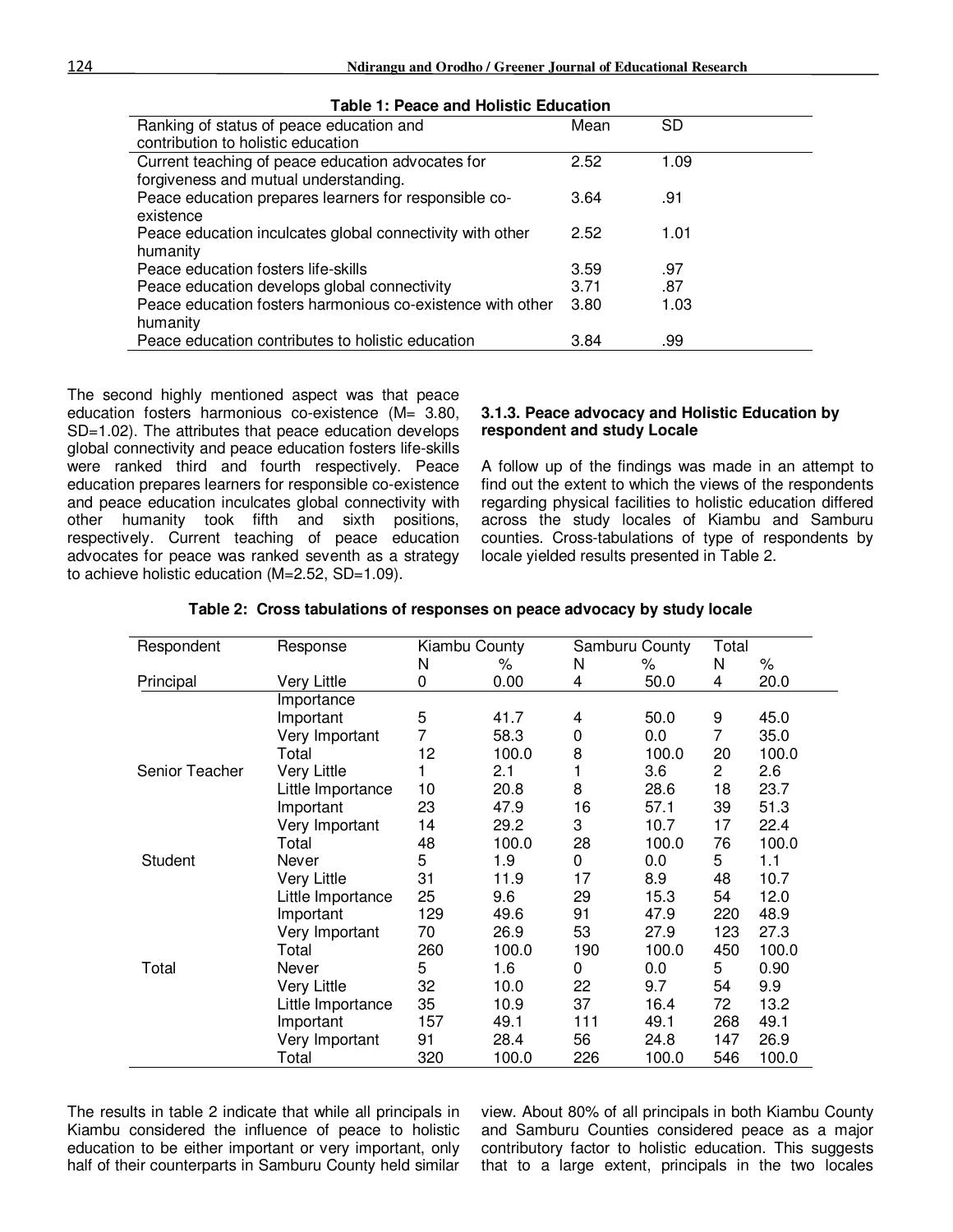consider peace education to be a critical influence provision of holistic education. Table 2 carries data that revealed that while over three quarters of senior teachers in Kiambu, constituting 77.1% considered peace as a factor contributing to holistic education, slightly over two thirds comprising 67.8 % expressed similar opinions in Samburu.

The results in Table 2 similarly revealed that over three quarters of students, comprising 76.5% and 75.8% in Kiambu and Samburu counties respectively considered peace as having a critical influence on holistic education. Overall, over three quarter of all respondents in both study locales of Kiambu and Samburu Counties considered peace to influence holistic

education. The results reveal a general trend that according to all categories of respondents spread in different counties and type of schools, there was consensus that peace should be one of the critical factors to be used in the provision of holistic education.

#### **3.1.4 Peace Advocacy and Holistic Education by respondent and Type of School**

An attempt was also made to examine the extent peace advocacy and holistic education perceptions differed by type of school classification. The responses were crosstabulated by type of school classification and results displayed in Figure 1.



**Figure 1: Peace education fosters holistic education by type of school classification** 

The results carried in Figure 1 shows that a large proportion of respondents considered peace advocacy to influence holistic education across all the three types of school classifications. Overall picture was that the county schools attached more premium to peace education as being a critical factor in the provision of holistic education

#### **3.1.5. Hypothesis Testing on Peace advocacy on Holistic Education**

Ho4: There is no significant influence of peace education on provision of holistic education for students in public secondary schools in Kiambu and Samburu Counties. In order to test the null hypothesis, it was found necessary to conduct a normality test. The normality test was carried out to determine whether the sample data was drawn from a population that was normally distributed as one of the conditionality of using parametric test in analysis. Normality tests check whether the data is normally distributed among the respondents in the two locales of Kiambu and Samburu Counties. Data were collected against the null hypothesis that it is normally distributed. This implies for the null hypothesis to be tested, the data has to be normally distributed. The normality test was done using the quantile -quantile (Q-Q) plot. The Q-Q- plots for various independent variables. The Q-Q plot for school co-curricular is displayed in Figure 2.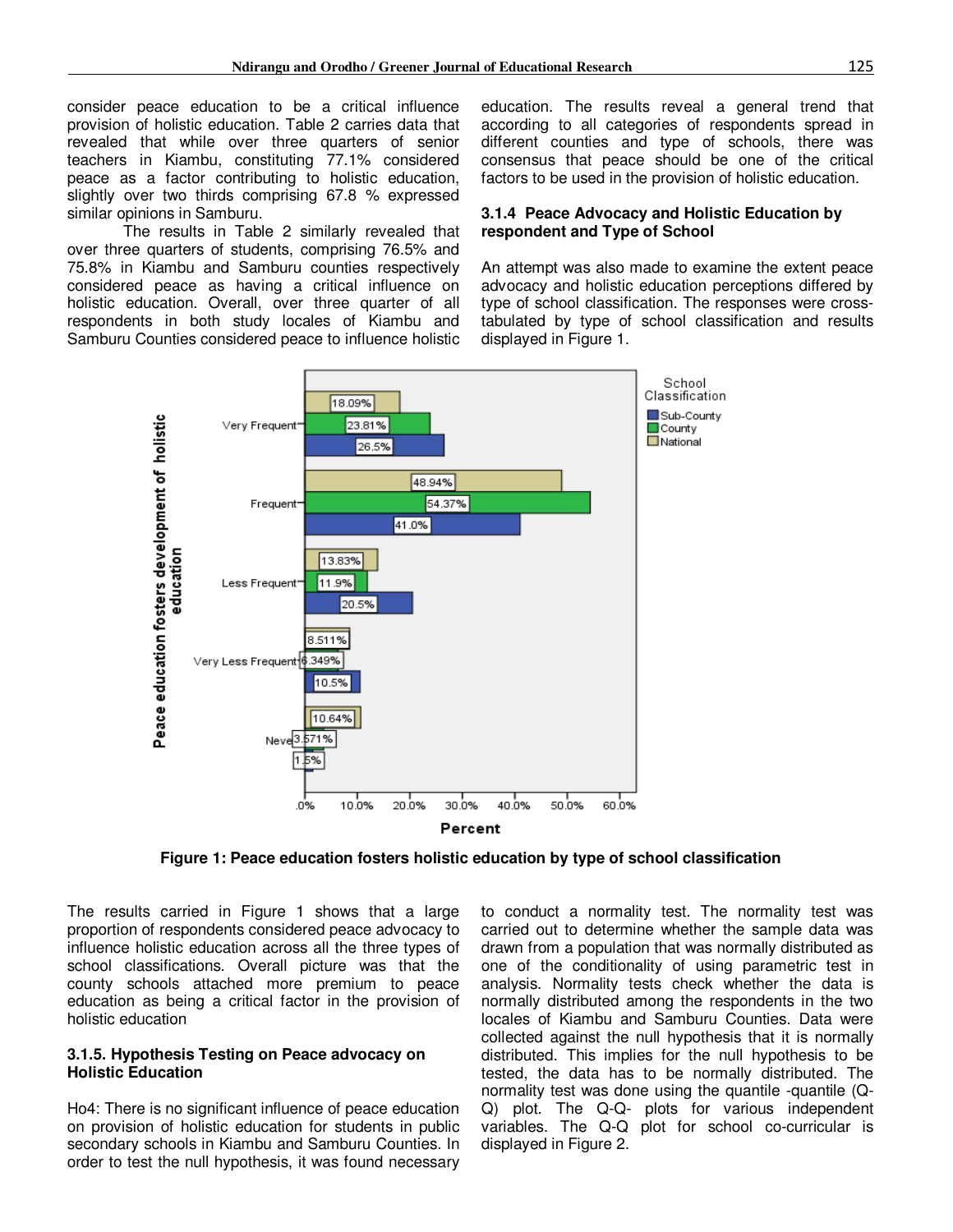

**Figure 2 : Normal Q-Q Plot on peace education and holistic education** 

The test of hypothesis was based on the information generated from principals, senior teachers and students' responses. The chi-square homogeneity test of association was used to test the influence of peace on holistic education. Table 16 indicates the results of the chi-square test. The results indicate that principals  $\chi^2$ (df= 2,  $N=20$  = 10.741 p= .005 with the generated p-value = .005 less than the significant value of .05 led to the rejection of the null hypothesis that there was no significant influence of peace on holistic education of students in public secondary schools in Kiambu and Samburu Counties. This led to the adoption of the null hypothesis that there was no significant influence of

peace education on provision of holistic education in Kiambu and Samburu Counties. A closer scrutiny of the data revealed that principals in Samburu County tended to put more premium than their counterparts in Kiambu County.

The results for senior teachers  $\chi^2$ (df=3,N=76) = 3.581 ,  $p = 0.310$  indicated that the p-value =  $.310$ generated by the SPSS was larger than the significance level of .05 , which led to the retention of the null hypothesis at level of significance alpha=.05. The finding indicates that according to the senior teachers, there is no significant influence of peace education on holistic education in the study locale.

| Respondent |                              | Value                | Df             | Asymp. Sig. (2-sided) |
|------------|------------------------------|----------------------|----------------|-----------------------|
| Principal  | Pearson Chi-Square           | 10.741 <sup>b</sup>  | $\overline{2}$ | .005                  |
|            | Likelihood Ratio             | 14.555               | 2              | .001                  |
|            | Linear-by-Linear Association | 9.962                |                | .002                  |
|            | N of Valid Cases             | 20                   |                |                       |
| Senior     | Pearson Chi-Square           | 3.581c               | 3              | .310                  |
| Teacher    | Likelihood Ratio             | 3.883                | 3              | .274                  |
|            | Linear-by-Linear Association | 2.644                |                | .104                  |
|            | N of Valid Cases             | 76                   |                |                       |
| Student    | Pearson Chi-Square           | $7.588$ <sup>d</sup> | 4              | .108                  |
|            | Likelihood Ratio             | 9.392                | 4              | .052                  |
|            | Linear-by-Linear Association | .596                 |                | .440                  |
|            | N of Valid Cases             | 450                  |                |                       |
| Total      | Pearson Chi-Square           | $7.165^{\rm a}$      | 4              | .127                  |
|            | Likelihood Ratio             | 8.934                | 4              | .063                  |
|            | Linear-by-Linear Association | .228                 |                | .633                  |
|            | N of Valid Cases             | 546                  |                |                       |

| Table 3: Chi-Square Tests on Peace advocacy and holistic education |  |
|--------------------------------------------------------------------|--|
|--------------------------------------------------------------------|--|

*a. 2 cells (20.0%) have expected count less than 5. The minimum expected count is 2.07. b. 5 cells (83.3%) have expected count less than 5. The minimum expected count is 1.60. c. 2 cells (25.0%) have expected count less than 5. The minimum expected count is .74.*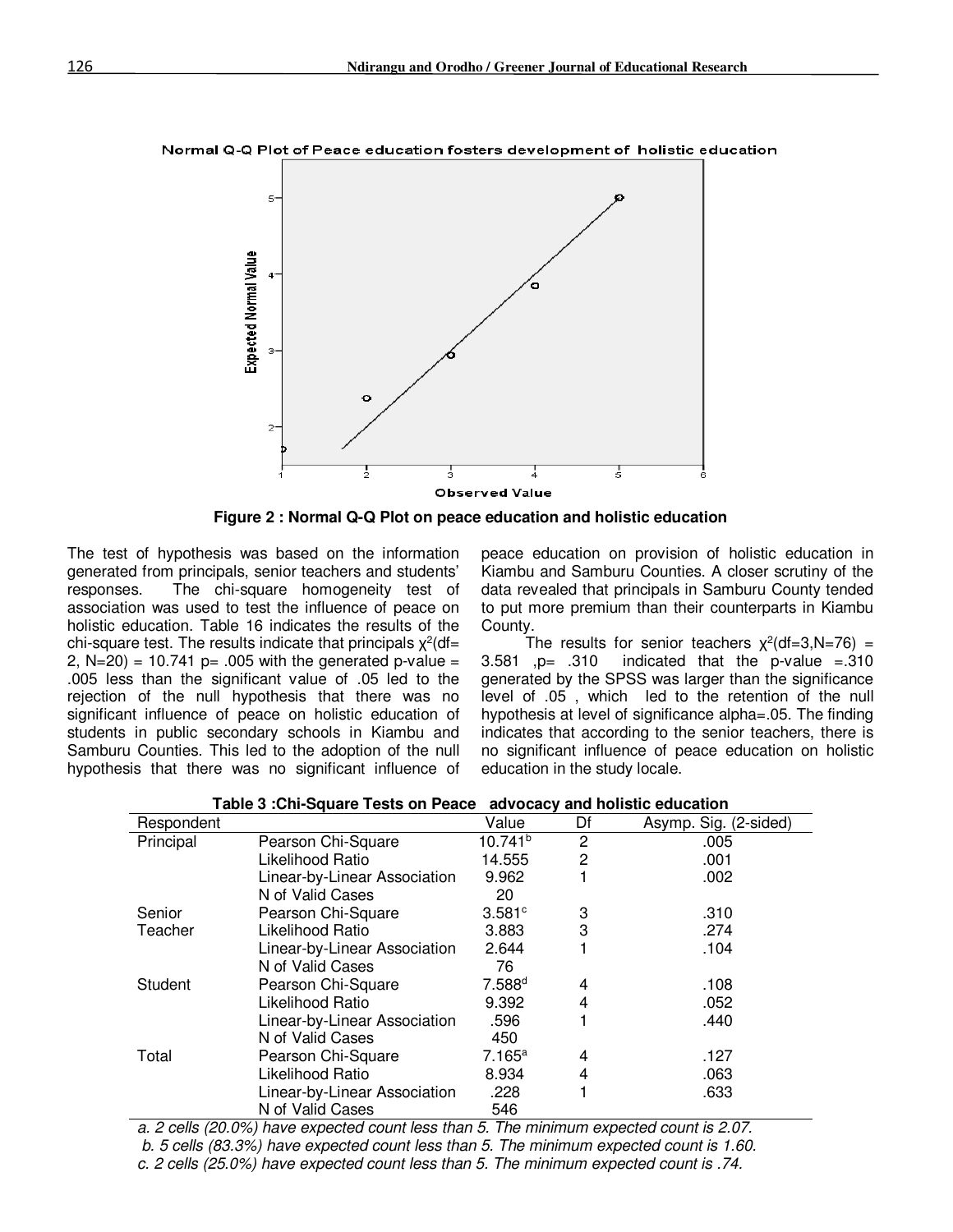The results for students  $\chi^2$  (df= 4, N= 450) = 7.588,  $p=$ .108 revealed that the p-value generated by SPSS was greater than the significance level of .05 used to test the hypothesis. This led to the retention of the null hypothesis at significance alpha level of .05. The retention of the null hypothesis led to the conclusion that, according to students, there was no significant influence of peace education on provision of holistic education of students in public secondary schools in Kiambu and Samburu Counties.

The overall result across all respondents, type of schools and counties  $\chi^2$  (df= 4, N= 546) = 7.165,  $p$ = .127 revealed that the p-value generated by SPSS was greater than the significance level of .05 used to test the hypothesis. This led to the retention of the null hypothesis at significance alpha level of .05. The retention of the null hypothesis led to the conclusion that, according to all respondents, there was no significant influence of peace education on provision of holistic education of all respondents in public secondary schools in Kiambu and Samburu Counties.

#### **3.1.6. Triangulationof Quantitative and Qualitative Data**

The influence of peace education to holistic education was stressed by QUASOs in the study locale. These QUASOs categorically stated that:

Peace education as the process of promoting the knowledge, skills, attitudes, and values needed to bring about behavior changes that will enable children, youth, and adults to prevent conflict and violence, both overt and structural; to resolve conflict peacefully; and to create the conditions conducive to peace, whether at an intrapersonal, interpersonal, intergroup, national, or international level. All these are cumulatively geared towards development of holistic education (QUASO Kiambu & QUASO Samburu, 2015).

The members of BoM and principals in schools in Kiambu and Samburu Counties maintained that:

peace education as activities that develop the knowledge, skills, and attitudes needed to explore concepts of peace, enquire into the obstacles to peace both in individuals and societies, to resolve conflicts in a just and non-violent way, and to study ways of constructing just and sustainable alternative futures. Others have suggested that the focus of peace education is (or should be) to develop an appreciation for the global connection of all humanity and our interdependence on the finite natural resources of the earth (BoM 03.09,23,31,45

IN Kiambu County & Principal 01,05 in Samburu County).

Therefore, the clear message from the foregoing citation underscores the importance of peace education at the school level and stresses unequivocally for the cultivation of a safe and prospering future for the world. This finding is in tandem with other scholars and researchers from developed and developing countries especially in Africa. Peace education in classrooms aims at equipping students with necessary knowledge and attitudes through respectful, tolerant, participatory, and cooperative techniques and methods (Adan & Orodho, 2016). The quantitative results of this study obtained during the first phase revealed that peace advocacy singly or in conjunction with other dynamics contributes to holistic education of the learner. The quantitative results have thus been confirmed by the qualitative results obtained during the second phase of the study.

 The results of the study also find support in earlier studies by Adan and Orodho (2016) who maintained that peace-building focuses on cultivating harmonious relationships based on mutual respect and social justice, and therefore suggests that long-term peace education should focus on building mutuality among all citizens and teaching them the competencies, attitudes, and values needed to build and maintain peace in society (Ibrahim & Orodho, 2016; Bwana & Orodho, 2014).

 The principals and members of the BoM in Samburu County were very supportive of including peace education to influence provision of holistic education. They unequivocally stated that:

When students and community members are engaged to resolve their own problems and conflicts, this kind of empowerment enables the underprivileged groups to learn, feel, and use their power and influence. He identifies the following stages for empowerment: (1) overcoming feelings of powerlessness, (2) confronting deep-seated fears of violence, (3) increasing awareness of public affairs, (4) leadership training, and (5) taking action (Principal 09, 11, 25 & BoM 23, 32,45 in Samburu County).

These sentiments are in tandem with those expressed by Salomon (2002), who maintained that the primary concern of peace education is the reconciliation of society, protection of human rights, and development of peace skills. Teachers must be able to foster positive social interactions among children, and establish and maintain positive collaborative relationships with families and the larger community to support students' learning and well-being (Bajaj & Hantzopourous, 2016 & Basl, 2014; Sava& Orodho, 2014). That is why teachers should be prepared with universal values, such as freedom, justice, human rights, gender equality, tolerance, and respect for the right to live. They should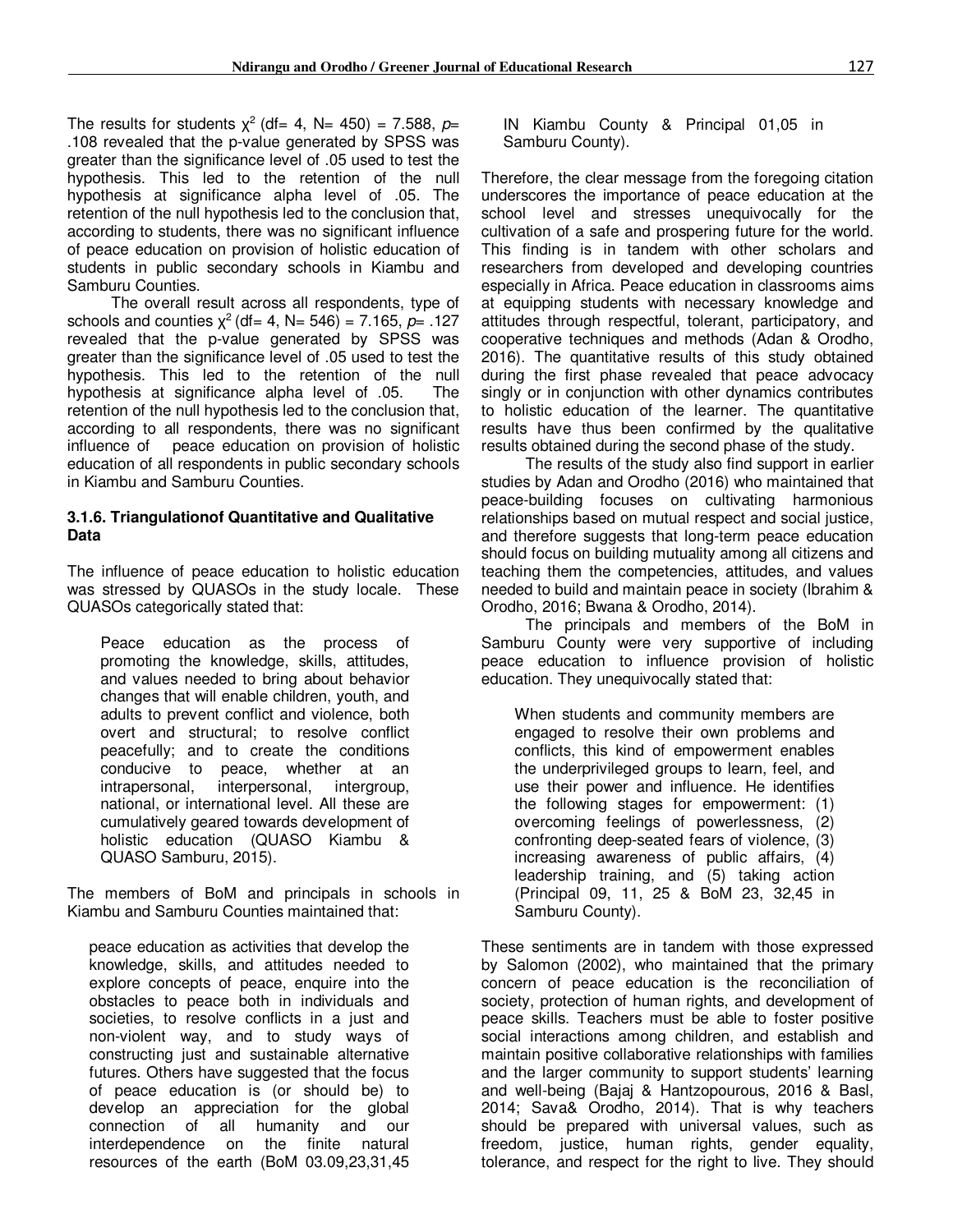also develop an understanding of peace and a desire for an internalized peaceful culture (Bajaj, 2015; Dube & Orodho, 2014; House & Bodea, 2017).

# **3.2. Discussion of Findings**

The findings indicate that there is need to introduce and intensify efforts in incorporating peace education in formal, non-formal and informal curricular in schools. With regard to formal school curriculum and peace education in Kenya, peace education could be inseminated into the students using the exiting subjects in the school curriculum in Kenya. Subjects, such as History, Social Studies, Geography, Government and Religious Studies are relevant in this case. In History, students should be made to understand the past and present happenings in their communities and use the knowledge to better their future. It is also a very good area of specialization that impacts the values of Peace Education. With regards to non-formal curriculum, schools should devise out of class activities such as drama, music and club activities that foster peaceful coexistence. These non-formal activities should be perceived as necessary in teaching learners the development of an understanding of their immediate surroundings. It also makes students develop skills which will enable them deal with and manage the forces of the world in which they live. Awareness of peaceful teachings should be a conduit for making learners understand how to live harmoniously in a society where many different groups co-exist. Students learn topics such as socialization, conflicts, co-operation, heroes, heroines, ethic diversities, human rights and emergent problems in the society. Peace education is supposed to instill in learners the acts of discipline, tolerance and such acts that would encourage peaceful co-existence of people in the society.

The findings of this study are in tandem with what other scholars and educators have earlier documented and also acknowledges the fact that there is much more to be learnt about the impact of conflict and violence on development, and how to make practical, measurable steps towards more resilient, sustainable and peaceful states (United Nations, 2012). The emerging message from the reviewed literature tends to concur that there is an analytical priority on learning from peaceful states than conflicting states. This is premised on the fact that studies in psychology where there has been broad recognition of the limitation of studying problems and the need to broaden understanding of human behavior (Sava & Orodho, 2014; Smith, 2011).

# **4.0. CONCLUSIONS AND RECOMMEDATIONS**

# **4.1. Conclusions**

The thrust of this study was to determine the contribution of peace education on holistic education of students in

secondary schools in Kiambu and Samburu Counties,<br>Kenya. The picture was that the county schools picture was that the county schools attached more premiums to the influence of peace on provision of holistic education. It is apparent that the respondents in national schools were operating in a<br>more secure environment compared to their environment compared to their counterparts in county and sub-county schools. As such most have not experienced problems or challenges related to peace and security.The test of hypothesis led to the retention of the null hypothesis that there was no significant influence of peace on development of holistic education of students in public secondary schools in Kiambu and Samburu Counties. The overall result was similar to that posted by teachers and students. The principals were the only group of respondents who were convinced that peace advocacy largely influenced provision of holistic education.

The overall conclusion is that the contribution of peace education to holistic education led to the promotion of requisite knowledge, skills, attitudes, and values needed to bring about behavior changes that will enable children, youth, and adults to prevent conflict and violence, both overt and structural; to resolve conflict peacefully. The respondents were also unequivocal that creation of conducive atmosphere for peace, whether at an intrapersonal, interpersonal, intergroup, national, or international level was a major requirement for any efforts aimed at providing holistic education.

# **4.2. Recommendation**

Peace education should be integrated into the syllabuses at all levels of learning from pre-unit to university to facilitate development of holistic education.

# **REFERENCES**

- Adan, M.A.& Orodho, A.J.(2016). Effects if inter-clan conflict on quality school outcomes in secondary scold among nomadic pastoralists communities in Mandera County, Kenya. *International Journal of Research & Methods in Education* (IOSR-JRME (Vol.6, Issue 3 Ver III (May-June 2016). Pp22-29.
- Adeiza, A. (2011). Avoiding a repeat of mass failure in national examinations in subsequent WAEC/NECO Examinations. Available online at www.peopledaily.com
- Amin, M. (2005). Social Science Research: Conception: Methodology and Analysis. Kampala Makerere University.
- Ampofo, S., & Orodho, J. (2014). Significance and delivery teaching practice: perception of distance education teacher trainees of the University of Cape Coast, Ghana. *International Journal of Recent Scientific Research Vol. 5, Issue, 4,* pp.868-876, April, 2014.
- Asamoah, M, (2014). Re-examination of the limitations associated with correlation research. *Journal of Educational Research and Reviews*, 2(4), pp45-52.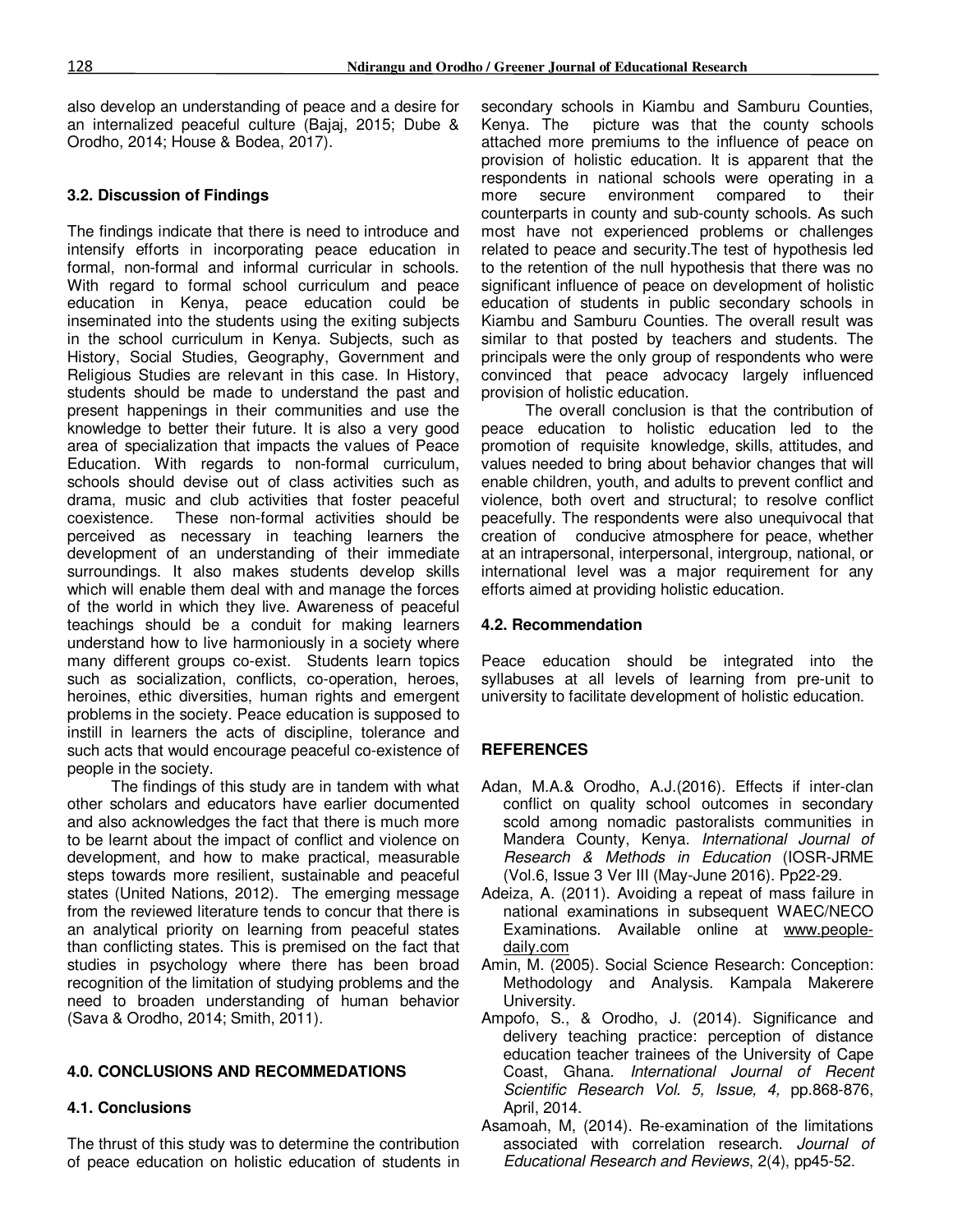- Agezo CK (2010) Female leadership and school effectiveness in junior high schools in Ghana. Journal of Educational Administration 48(6): 689–703.
- Bajaj, M.(2015). Pedagogical approaches of resistance and critical peace education praxis. *Journal of Peace Education*. Vol.12(2) 154-166.
- Bajaj. J. & Hantzopourous, M. (2016). Introduction Theory, Research and Praxis in peace education Perspectives, New York, 1-6.
- Bamberger, M.(2012).*Introduction to Mixed Methods in Impact Evaluation*. Impact Evaluation Notes (3) , New York: The Rockefeller Foundation.
- Basl, E. (2014). Palestinian Borderline Identity. A quest for an alternative Palestinian identity. Chile and the United Arab Emirates.
- Bolivar, A., Lopez, J.,&Muliro, F.J. (2013).Leadership in educational institutions, No.14 pp.15-60.
- Boone, H.& Boone, D. (2012). Analyzing Likert Data. *Journal of Extension*, 50 (2) .
- Brooks. (2013). Selecting a sample*. Educational Research*. 250.
- Bwana, H.A., & Orodho, A.J. (2014). The schoolcommunity partnership: what are the nature, type and challenges in partnerships on the development of education in Lamu East District, Kenya? *International Organization of Scientific Research – Journal of Humanities and Social Science (IOSR.JHSS)* Volume 19, Issue 6, VerV II (June ,2014) pp01-04 .
- Cohen, L, Manion, L. Morrison, K.(2011). *Research Methods in Education, 7th Edition,* London, : Rutledge.
- Constantine's, N, Phallas, A. Bloch, A &Searle, C. (2011). Structured methods: Interviews, questionnaires and observations. Available on-line at http://www.sagebub.comaccessed on 12<sup>th</sup> April; 2017 .
- Creswell, (2003). *Research Designs: Qualitative, quantitative, and Mixed Methods Approaches*, 2nd Edition, Thousand Oak, CA, Sage.
- Creswell. J. (2012). *Educational Research: Planning, Conducting and Evaluating Quantitative and Qualitative Research, 4th Edition*, and Boston: Pearson.
- Creswell, J, Classen A., Clark V. & Smith, K. (2010). *Best practices for mixed methods research in the health sciences.* Office of Behavioral and Social Science Research: National Institute of Health.
- Creswell, J., Vicki, L. & Clark, P.(2011). *Designing and*  conducting mixed methods research, 2<sup>ND</sup> Edition, Sage, Publications, Inc.
- Daresh. R. (2006). Towards an integrated theory of peace education. Journal of Peace Education. Vol.3, No.1 March 2006, pp.55-77
- Dawson. (2002). *Practical Research Methods: A userfriendly guide to mastering research*. Oxford: How to Books.
- Dross, E. (2011). Validity and reliability in social science research. Education Research and perspectives, 38 (1)pp 105-123.
- Dube, A.K & Orodho, A.J.(2016). Disaster management and risk reduction strategies in public secondary schools in Mandera County, Kenya. *International Journal in Management and social science.* Vol. 04, Issue 04 (April 2016). Pp.398-411.
- Jafari, S.M., Nasrabadi, H.A, & Liaghatdar. (2012). Holistic education: An Approach for the 21<sup>st</sup> Century. *International Education Studies*, Vol.5, April; 2012.
- Japheth, R. (2010).S tudents' access and participation in extra-curricular activities in secondary schools in Tanzania. Unpublished M.A. (Ed). Dissertation, University of Dares Salaam.
- Johnson, D.W & Johnson, R.T. (2006). Peace Education for Consensus Peace: The essential role of peace conflict resolution. *Journal of Peace Education*. 3(2) 147-174
- Kester, K.(2007). Peace education: Experience and storytelling as living educator. Peace and Conflict Review.No.2.
- Kester, K. (2008). Developing peace education programme: Beyond ethnocentrism and violence. Peace Prints. Journal of South Asian Peace building. 1(1) pp.37-64.
- Kinggundu, E., & Nayimuli, S. (2009). Developing peace education programme. Teaching practice: A make or break phase for student teachers. *South African Journal of Education*, 29, 345-358. *(2); 137-146.*
- Malik. A., Sarwar, S, M. & Khan, N. (2010). Identification of Social Development in Early childhood in Pakistan, Journal of College Teaching and Learning: 7(6) p 39- 48.
- Ndayambaje, I. Ampofo, S.Y, Bizimana, B., & Orodho, A.J. (2015). Challenges of social spill-over benefits as motivating factors to investment in formal education in selected countries of Ghana, Kenya and Rwanda. Vol.20, Issue 4, Ver VI (April 2015) pp29-38.
- Orodho J.A., (2012) *Elements of Educational and Social Science Research Methods, Maseno*: Kanezja Publishers.
- Orodho, A. (2017a). Strategies to reduce inequalities through sustainable development and collaborative management of quality education: lessons from selected countries in Africa. Paper presented in sustainability conference in Colorado, USA, January 2017.
- Orodho J.A., (2017b) *Techniques of Analyzing Quantitative Data Using Statistical Package for Social Sciences (SPSS) Computer programme Version 20.00*, Maseno: Kanezja Publishers.
- Orodho, A, Ampofo, S., Bizimana, B & Ndayambaje, I. (2015). *Management of Quantitative Data using Statistical Package for Social Sciences (SPSS) Computer programme*, Kanezja Publishers Nairobi.
- Orodho, A.; Khatete, I.; & Mugiraneza, J. (2016). *Concise Statistics: A step by step guide,* Kanezja Publishers; Nairobi.
- Orodho, A., Nzabalirwa, W., Odundo; Waweru. & Ndayambaje. (2016). *Quantitative and qualitative research methods in education and social sciences:*